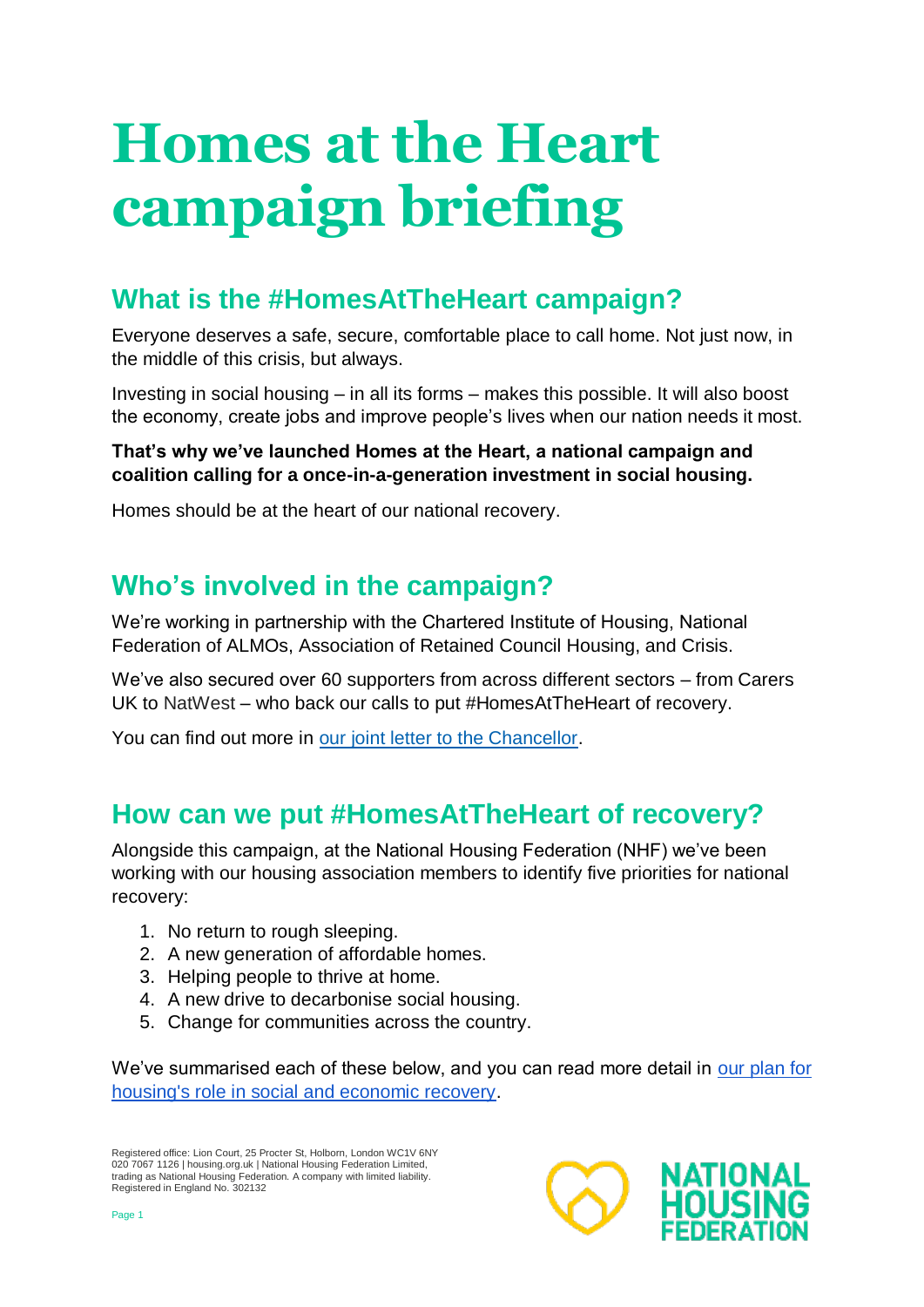## **The NHF social housing plan for national recovery**

Last year housing associations in England built more than 45,600 affordable homes – more than a quarter of all new homes, adding an estimated £2.4bn to the national economy and supporting more than 43,500 jobs. Through day-to-day management of their existing homes, housing associations also add an estimated £8bn to the national economy, supporting more than 130,000 jobs.

The social housing sector can act as a catalyst for change, and be at the heart of the nation's recovery from this crisis.

We've been working with our housing association members to identify five housing priorities for national recovery. We've summarised these here, and you can read more detail on each in our [recovery plan.](https://www.housing.org.uk/resources/coronavirus-social-economic-recovery/) The NHF would be delighted to organise a meeting with you to discuss this plan and how we can work together to address these priorities.

#### **1. No return to rough sleeping**

- In the short term, we need to find permanent homes and support for those who are temporarily housed.
- In the longer term, our ambition is to end homelessness in all its forms. This can only be achieved by building more social homes and ensuring support services are properly funded – as we set out below.

#### **2. A new generation of affordable homes**

- In the short term, housing associations need certainty to keep building during challenging times. The government should earmark up to £3bn of the new £12.2bn affordable homes budget to support the short-term recovery, with more flexibility on the tenure of new homes and when they are delivered.
- In the long term, the government should use this year's spending review to invest in a new generation of social and affordable homes to rent and buy. To kick-start this, the government should commit an additional £20bn in grant funding for 2022-32, creating a ten-year affordable housing fund.

#### **3. Helping people to thrive at home**

- Supported housing can transform lives it can help people carry on living independently, improve life chances and help people manage through a crisis. It helps avoid costly hospital stays, prevents homelessness and supports employment.
- That's why we're calling for the government to ring-fence housing-related support funding and allocate £1.4bn a year to local authorities.

Registered office: Lion Court, 25 Procter St, Holborn, London WC1V 6NY 020 7067 1126 | housing.org.uk | National Housing Federation Limited,<br>trading as National Housing Federation. A company with limited liability. Registered in England No. 302132

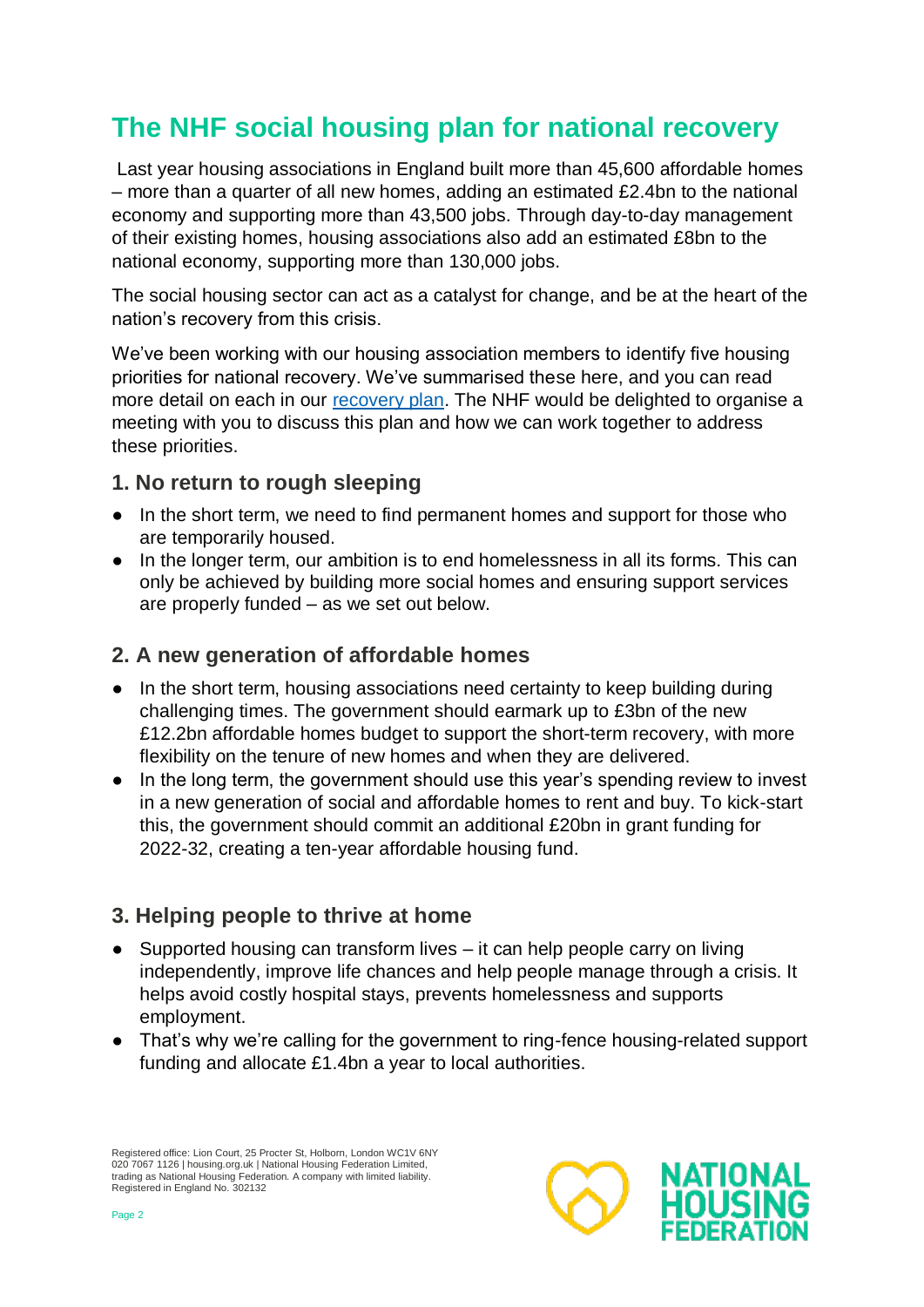• Supply of supported housing is also reducing, when demand is increasing. So we're calling for supported housing to be part of a new generation of social homes.

#### **4. A new drive to decarbonise social housing**

- Decarbonising Britain's homes is an essential part of tackling climate change, and also saves residents money, boosts the economy and creates jobs.
- Housing associations want to be at the forefront of decarbonisation, but face challenges such as lack of finance and skills shortages.
- We're working with our members to explore how we can work with partners to drive forward the decarbonisation of social housing at scale – and are calling on the government to provide policy certainty, set ambitious standards and targets, and deliver a Social Housing Decarbonisation Fund.

### **5. Change for communities across the country**

- During this unprecedented time, people's local communities have been more important than ever and housing associations will continue to work in and with their communities to help them bounce back. But the coronavirus crisis has highlighted the inequality that communities across England have faced for many years.
- We're calling on the government to hold firm to its commitment to level up the economy with a new, long-term, £1bn-a-year investment in regeneration, targeting funding where need is greatest.
- The government can also empower local stakeholders to kick-start recovery, and should support housing and employment services to work together to boost employment.

## **What can I do to support the campaign?**

This is just the start of our campaign. Throughout the summer and autumn, we have a range of parliamentary activities organised and we would love you to be involved.

We are keen for you to speak up and support our campaign, both in parliament and in your constituencies. You can be part of the campaign by:

- Raising the need for investment in social housing through parliamentary questions and contributions.
- Meeting with housing associations in your constituency and supporting their work. The NHF are happy to put you in touch with a local housing association if you wish.

Registered office: Lion Court, 25 Procter St, Holborn, London WC1V 6NY 020 7067 1126 | housing.org.uk | National Housing Federation Limited,<br>trading as National Housing Federation. A company with limited liability. Registered in England No. 302132